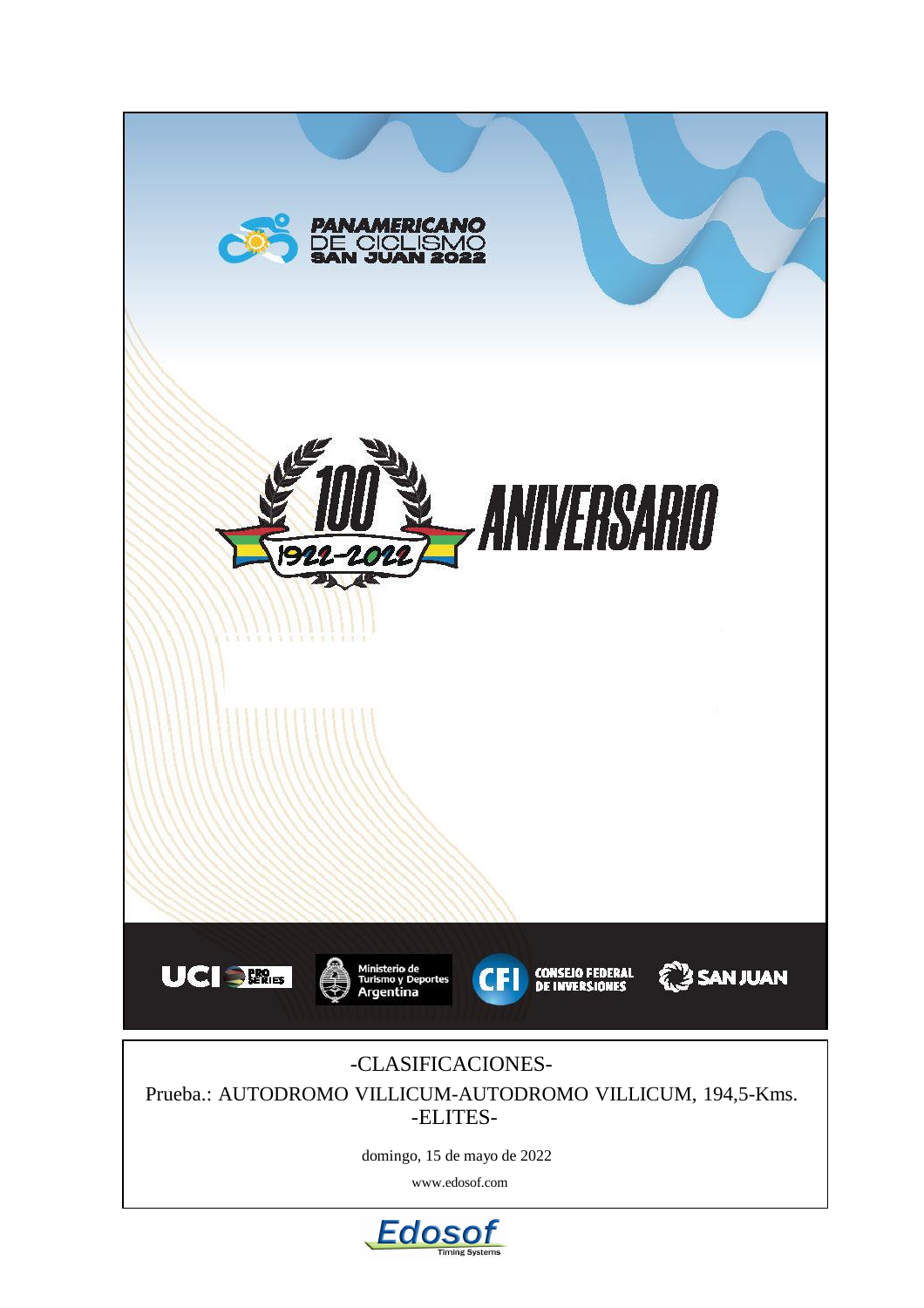







Club Organizador.: UCRA/FACPYR Fecha...: 15/05/22

|              |              |        |            |                             |                                 | Prueba.: AUTODROMO VILLICUM-AUTODROMO VILLICUM / Kms: 194,5 / Media: 42,667-Kms/h | Pag.Eta:1 |
|--------------|--------------|--------|------------|-----------------------------|---------------------------------|-----------------------------------------------------------------------------------|-----------|
|              |              |        |            |                             | -CLAS. INDIVIDUAL DE LA PRUEBA- |                                                                                   |           |
| $\rm R/P/E.$ | Pto.         | Dorsal | Pais       | Nombre                      |                                 | Categ Equipo                                                                      | Tiempo    |
|              | $1^{\circ}$  | 19     | ARG        | CONTRERAS, Emiliano Jose    | ELI                             | <b>ARGENTINA</b>                                                                  | 4:33:31   |
|              | $2^{\circ}$  | 10     | <b>ECU</b> | NOVOA, Leonidas Sebastian   | ELI                             | <b>ECUADOR</b>                                                                    | mt        |
|              | $3^{\circ}$  | 64     | <b>URU</b> | NUÑEZ, Sixto Nicolas        | ELI                             | <b>URUGUAY</b>                                                                    | mt        |
|              | $4^{\circ}$  | 36     | <b>CHI</b> | RODRIGUEZ, Jose Luis        | ELI                             | <b>CHILE</b>                                                                      | mt        |
|              | $5^{\circ}$  | 48     | <b>BRA</b> | GOHR, Andre Eduardo         | ELI                             | <b>BRASIL</b>                                                                     | mt        |
|              | $6^{\circ}$  | 6      | <b>COL</b> | VARGAS, Walter Alejandro    | ELI                             | <b>COLOMBIA</b>                                                                   | mt        |
|              | $7^{\circ}$  | 9      | ECU        | MONTENEGRO, Jimmy Santiago  | ELI                             | <b>ECUADOR</b>                                                                    | mt        |
|              | $8^{\circ}$  | 47     | BRA        | FERREIRA, Alessandro        | ELI                             | <b>BRASIL</b>                                                                     | 36        |
|              | $9^{\circ}$  | 26     | ARG        | TIVANI, German Nicolas      | ELI                             | <b>ARGENTINA</b>                                                                  | 36        |
|              | $10^{\circ}$ | 27     | <b>VEN</b> | AULAR, Orluis Alberto       | ELI                             | VENEZUELA                                                                         | 36        |
|              | $11^{\circ}$ | 30     | <b>VEN</b> | LINAREZ, Leangel Ruben      | ELI                             | VENEZUELA                                                                         | 55        |
|              | $12^{\circ}$ | 24     | ARG        | ROSAS, Laureano             | ELI                             | <b>ARGENTINA</b>                                                                  | 03:03     |
|              | $13^{\circ}$ | 1      | <b>COL</b> | COLON, Johan Antonio        | ELI                             | <b>COLOMBIA</b>                                                                   | 03:19     |
|              | $14^{\circ}$ | 29     | <b>VEN</b> | GÓMEZ, Luis                 | ELI                             | VENEZUELA                                                                         | 08:12     |
|              | $15^{\circ}$ | 8      | ECU        | HARO, Wilaon Steven         | ELI                             | <b>ECUADOR</b>                                                                    | 14:51     |
|              | $16^{\circ}$ | 34     | <b>CHI</b> | LIRA, Jose Manuel           | ELI                             | <b>CHILE</b>                                                                      | 14:51     |
|              | $17^{\circ}$ | 11     | ECU        | PITA, Cristian David        | ELI                             | <b>ECUADOR</b>                                                                    | 14:51     |
|              | $18^{\circ}$ | 38     | <b>GUA</b> | MONTERROSO, Dorian Javier   | ELI                             | <b>GUATEMALA</b>                                                                  | 14:51     |
|              | $19^{\circ}$ | 39     | GUA        | PADILLA, Julio              | ELI                             | <b>GUATEMALA</b>                                                                  | 14:51     |
|              | $20^{\circ}$ | 40     | <b>GUA</b> | RODAS, Manuel Oseas         | ELI                             | <b>GUATEMALA</b>                                                                  | 14:51     |
|              | $21^{\circ}$ | 56     | <b>BOL</b> | ROJAS, David                | ELI                             | <b>BOLIVIA</b>                                                                    | 14:51     |
|              | $22^{\circ}$ | 81     | PER        | NAVARRO, Royner             | ELI                             | <b>PERU</b>                                                                       | 14:51     |
|              | $23^{\circ}$ | 12     | ECU        | QUINTEROS, Alexis Benjamin  | ELI                             | <b>ECUADOR</b>                                                                    | 14:51     |
|              | $24^{\circ}$ | 83     | PER        | RUIZ, Hugo                  | ELI                             | <b>PERU</b>                                                                       | 14:51     |
|              | $25^{\circ}$ | 7      | <b>ECU</b> | GUAMA, Bayron Patricio      | ELI                             | <b>ECUADOR</b>                                                                    | 14:51     |
|              | $26^{\circ}$ | 57     | <b>BOL</b> | SOLIZ, Oscar                | ELI                             | <b>BOLIVIA</b>                                                                    | 14:51     |
|              | $27^{\circ}$ | 28     | <b>VEN</b> | FUENTES, Yorman             | ELI                             | VENEZUELA                                                                         | 14:51     |
|              | $28^{\circ}$ | 23     | ARG        | QUIROGA, Mauricio Ezequiel  | ELI                             | <b>ARGENTINA</b>                                                                  | 14:51     |
|              | $29^{\circ}$ | 82     | PER        | QUISPE, Alain               | ELI                             | <b>PERU</b>                                                                       | 14:51     |
|              | $30^{\circ}$ | 68     | BAR        | VANDERPOOL, Gregory         | ELI                             | <b>BARBADOS</b>                                                                   | 14:51     |
|              | $31^\circ$   | 33     | <b>CHI</b> | KOTSAKIS, Francisco         | ELI                             | <b>CHILE</b>                                                                      | 14:51     |
|              | $32^{\circ}$ | 75     | <b>GRN</b> | WALTERS, Red                | ELI                             | <b>GRANADA</b>                                                                    | 14:51     |
|              | $33^{\circ}$ | 35     | <b>CHI</b> | MARQUEZ, Mandel             | ELI                             | <b>CHILE</b>                                                                      | 14:51     |
|              | $34^\circ$   | 63     | URU        | MÉNDEZ, Fernando Augusto    | ELI                             | <b>URUGUAY</b>                                                                    | 14:51     |
|              | $35^{\circ}$ | 4      | COL        | RINCON, Yeison Alejandro    |                                 | ELI COLOMBIA                                                                      | 14:51     |
|              | $36^{\circ}$ | 49     |            | BRA MOURO, Lauro Cesar      | ELI                             | <b>BRASIL</b>                                                                     | 14:51     |
|              | $37^\circ$   | 74     | <b>DOM</b> | RAMOS, Alberto Rafael       | ELI                             | <b>DOMINICANA</b>                                                                 | 14:51     |
|              | $38^{\circ}$ | 17     | PAN        | JURADO, Christofer          | ELI                             | PANAMA                                                                            | 14:51     |
|              | $39^\circ$   | 50     | BRA        | RAMOS, Kleber               | ELI                             | <b>BRASIL</b>                                                                     | 14:51     |
|              | $40^{\circ}$ | 45     | <b>PUR</b> | SANTANA, Xavier             | ELI                             | PUERTO RICO                                                                       | 14:51     |
|              | $41^{\circ}$ | 5      | <b>COL</b> | SOTO, Nelson Andres         | ELI                             | <b>COLOMBIA</b>                                                                   | 14:51     |
|              | $42^{\circ}$ | 70     | <b>DOM</b> | GARCIA, Joel Jose           | ELI                             | <b>DOMINICANA</b>                                                                 | 14:51     |
|              | $43^\circ$   | 71     |            | DOM GERMOSO, Rudy Alexander | ELI                             | <b>DOMINICANA</b>                                                                 | 14:51     |
|              | $44^\circ$   | 67     | BAR        | KELLY, Joshua               | ELI                             | <b>BARBADOS</b>                                                                   | 14:51     |
|              | $45^{\circ}$ | 2      | COL        | CONTRERAS, Rodrigo          | ELI                             | <b>COLOMBIA</b>                                                                   | 14:51     |
|              | $46^{\circ}$ | 3      | <b>COL</b> | OCHOA, Diego Antonio        | ELI                             | <b>COLOMBIA</b>                                                                   | 14:51     |
|              | $47^\circ$   | 69     |            | DOM BERIGUETE, Augusto      | ELI                             | <b>DOMINICANA</b>                                                                 | 14:51     |
|              | $48^{\circ}$ | 44     | <b>PUR</b> | REYES, Noel Elvis           | ELI                             | PUERTO RICO                                                                       | 14:51     |
|              | $49^\circ$   | 14     | PAN        | CASTEL, Jorge               | ELI                             | PANAMA                                                                            | 14:51     |
|              | $50^{\circ}$ | 52     | <b>BOL</b> | GONZALES, Freddy            | ELI                             | <b>BOLIVIA</b>                                                                    | 14:51     |
|              | $51^\circ$   | 32     | <b>CHI</b> | FERREYRA, Diego             | ELI                             | <b>CHILE</b>                                                                      | 14:51     |









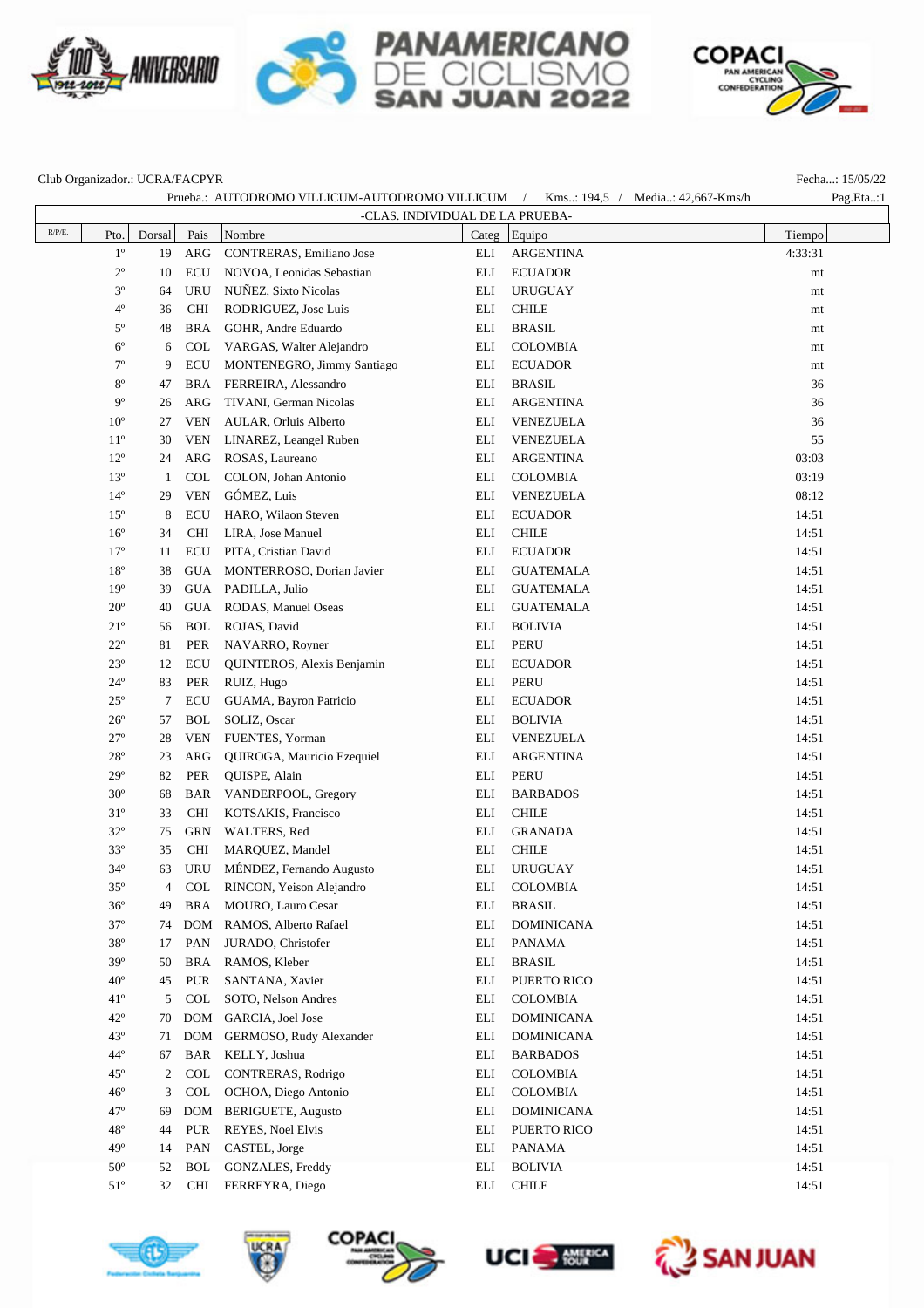







|           | Fecha: 15/05/22 |        |            |                                    |            |                           |        | Pag.Eta: 2  |
|-----------|-----------------|--------|------------|------------------------------------|------------|---------------------------|--------|-------------|
| $R/P/E$ . | Pto.            | Dorsal | Pais       | Nombre                             |            | Categ Equipo              | Tiempo |             |
|           | $52^{\circ}$    | 37     | <b>CHI</b> | WESTERMEYER, Martin                | ELI        | <b>CHILE</b>              | 14:51  |             |
|           | $53^\circ$      | 72     | <b>DOM</b> | <b>MARTE, Junior Antonio</b>       | <b>ELI</b> | <b>DOMINICANA</b>         | 14:51  |             |
|           | $54^\circ$      | 73     | <b>DOM</b> | OGANDO, Jonatan                    | ELI        | <b>DOMINICANA</b>         | 14:51  |             |
|           | $55^{\circ}$    | 31     | <b>VEN</b> | ROJAS, Máximo Eliecer              | ELI        | VENEZUELA                 | 14:51  |             |
|           | $56^{\circ}$    | 59     | PAR        | RIVEROS, Francisco Daniel          | ELI        | PARAGUAY                  | 14:51  |             |
|           | $57^\circ$      | 42     | <b>PUR</b> | BABILONIA, Brian                   | ELI        | PUERTO RICO               | 14:51  |             |
|           | 58°             | 43     | <b>PUR</b> | OTERO, Julian                      | <b>ELI</b> | PUERTO RICO               | 14:51  |             |
|           | 59°             | 15     | PAN        | ESPINOSA, Bolivar                  | ELI        | <b>PANAMA</b>             | 14:51  |             |
|           | $60^\circ$      | 84     | <b>PER</b> | RUIZ, Robinson                     | ELI        | <b>PERU</b>               | 14:51  |             |
|           | $61^\circ$      | 54     | <b>BOL</b> | ROCA, Elias Raul                   | <b>ELI</b> | <b>BOLIVIA</b>            | 14:51  |             |
|           | $62^{\circ}$    | 62     | <b>URU</b> | MALDONADO, Anderson Samuel         | ELI        | <b>URUGUAY</b>            | 14:51  |             |
|           | $63^\circ$      | 21     | <b>ARG</b> | DURAN, Alejandro Rodrigo           | <b>ELI</b> | <b>ARGENTINA</b>          | 14:51  |             |
|           | $64^\circ$      | 61     | <b>URU</b> | ANCHIERI, Pablo Sebastián          | ELI        | <b>URUGUAY</b>            | 14:51  |             |
|           | $65^{\circ}$    | 66     | <b>BAR</b> | KELLY, Jacob                       | ELI        | <b>BARBADOS</b>           | 14:51  |             |
|           | $66^{\circ}$    | 16     | PAN        | GOMEZ, Yelko                       | <b>ELI</b> | <b>PANAMA</b>             | 14:51  |             |
|           | $67^\circ$      | 18     | PAN        | STRAH, Alex                        | ELI        | <b>PANAMA</b>             | 14:51  |             |
|           | $68^\circ$      | 13     | PAN        | ARCHIBOLD, Franklin                | ELI        | <b>PANAMA</b>             | 14:51  |             |
|           | $69^\circ$      | 80     | AIA        | HENNIS, Hasani                     | <b>ELI</b> | <b>ANGUILA</b>            | 14:51  |             |
|           | $70^{\circ}$    | 20     | <b>ARG</b> | <b>CONTTE, Tomas</b>               | ELI        | <b>ARGENTINA</b>          | 14:51  |             |
|           | $71^\circ$      | 41     | <b>GUA</b> | SAM, Henry Alberto                 | <b>ELI</b> | <b>GUATEMALA</b>          | 14:51  |             |
|           |                 | 46     | <b>BRA</b> | DA ROSA, Cristian Egidio           | ELI        | <b>BRASIL</b>             |        | $<$ DNF $>$ |
|           |                 | 51     | <b>BRA</b> | ROSSI, Pedro                       | ELI        | <b>BRASIL</b>             |        | $<$ DNF $>$ |
|           |                 | 55     | <b>BOL</b> | RODRIGUEZ, Wilber                  | ELI        | <b>BOLIVIA</b>            |        | $<$ DNF $>$ |
|           |                 | 58     | PAR        | GONZALEZ, Jose Wilfrido            | ELI        | PARAGUAY                  |        | $<$ DNF>    |
|           |                 | 60     | <b>URU</b> | ALONSO, Agustín                    | ELI        | <b>URUGUAY</b>            |        | $<$ DNF $>$ |
|           |                 | 65     | <b>URU</b> | RODRIGUEZ, Andres Sebastián        | ELI        | <b>URUGUAY</b>            |        | $<$ DNF>    |
|           |                 | 76     | <b>VIN</b> | ANTROBUS, Andryl Lucky             | ELI        | <b>SAN VTE. GRANADINA</b> |        | $<$ DNF $>$ |
|           |                 | 77     | <b>VIN</b> | ANTROBUS, Marlon Andre             | ELI        | SAN VTE. GRANADINA        |        | $<$ DNF>    |
|           |                 | 78     | <b>VIN</b> | <b>BAILEY, Staton Zefal Trevor</b> | ELI        | SAN VTE. GRANADINA        |        | $<$ DNF>    |